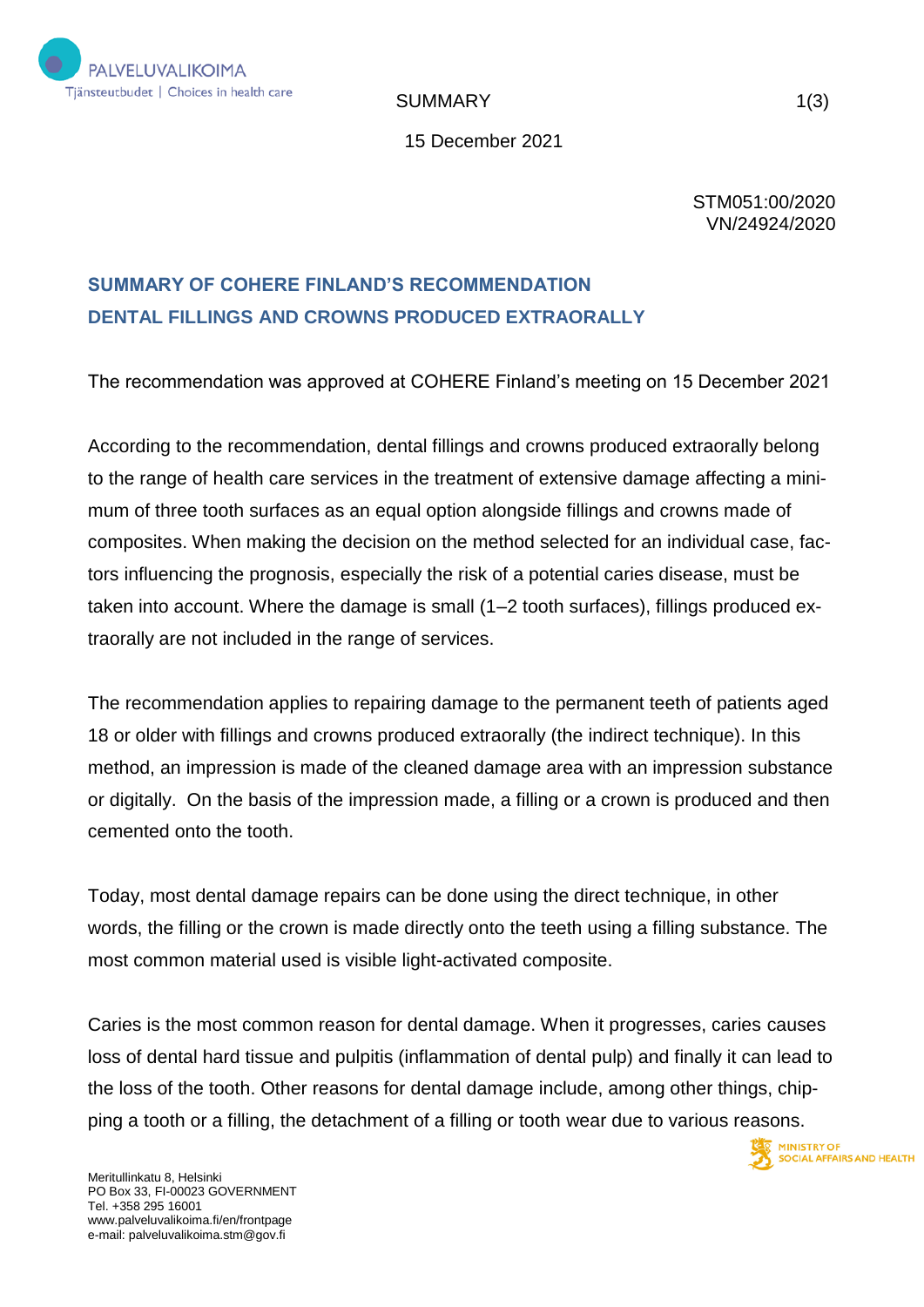When making the decision on the treatment of a single tooth, things to consider always include the extent of dental damage, the significance of the tooth for the occlusion as a whole and patient-related risk factors that impair the prognosis, such as the risk of the caries disease. Only by tackling the disease risk factors, when necessary, can the disease be managed successfully and repeating fillings can be avoided.

If the caries disease risk factors are under control and the damage is extensive, a filling or a crown produced extraorally may be a dentistically equal option alongside a filling made of composite in extensive fillings and crowns encompassing a minimum of three tooth surfaces. If the risk factors are not under control, the removal of the tooth can also be a justified alternative to a composite filling in case of extensive damage.

Where the damage is small (1–2 tooth surfaces), composite fillings produced using the direct technique are a dentistically justified treatment method and a more sustainable treatment result cannot be achieved with the more expensive indirect-technique fillings. Consequently, indirect-technique fillings for 1–2 tooth surfaces are not included in the range of health care services.

A filling or crown produced extraorally incurs higher direct costs for the patient than a direct-technique composite filling. Ultimately, the treatment decision is made in mutual understanding with the patient.

COHERE Finland estimates that the additional costs caused to the public economy by the recommendation would be, at the most, EUR 5–10 million per year if the share of the indirect technique of all fillings rose to one fourth. However, it is possible that the increase in public economy spending may level off if fillings and crowns produced extraorally reduce the need for treatment over a longer period of time.